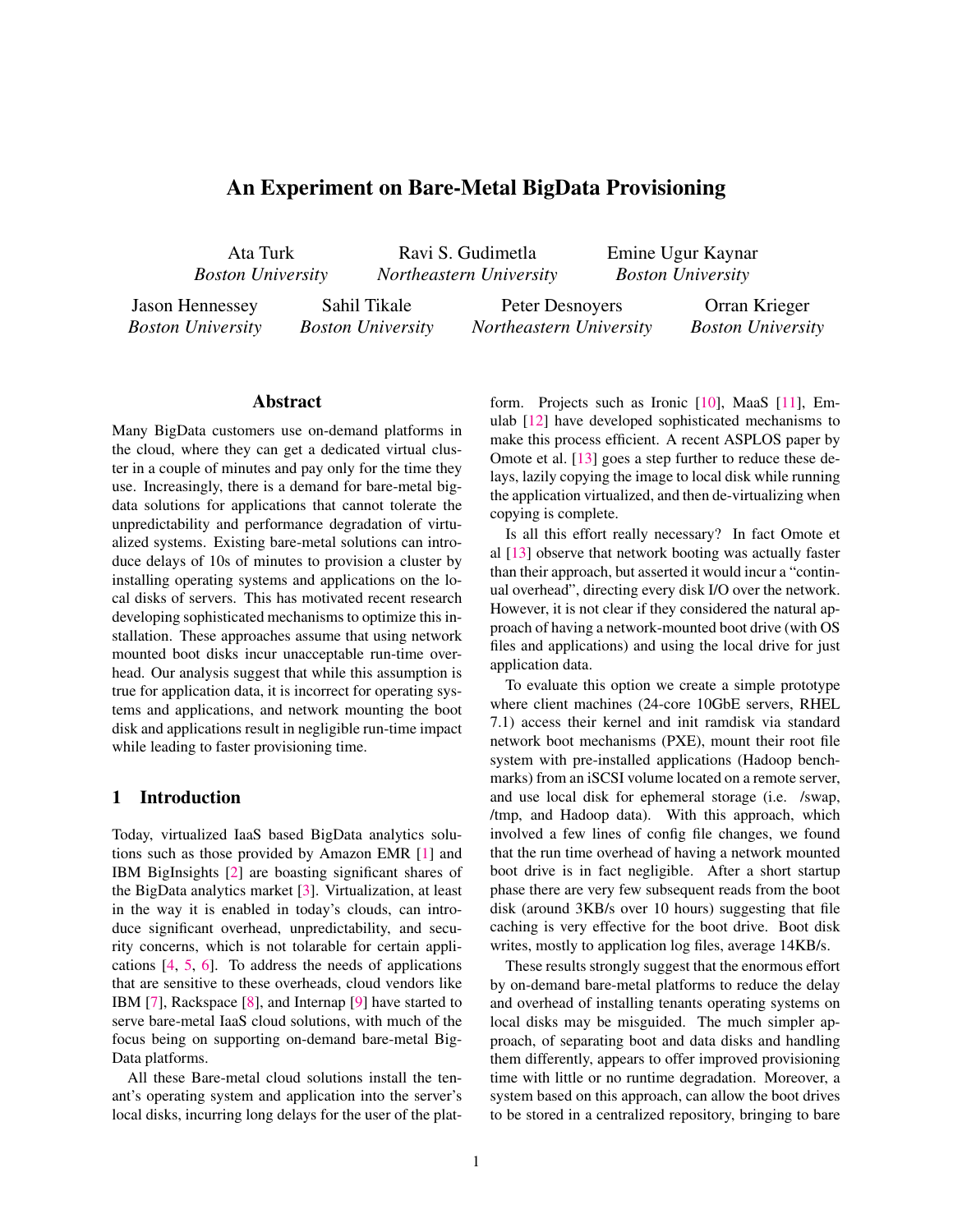

<span id="page-1-2"></span>Figure 1: Architecture of our network mounted BigData provisioning environment and cluster provisioning flow.

metal environments many of the same capabilities available on virtualized platforms today. We are starting to develop a new Bare Metal Imaging (BMI) service based on this approach.

In the remainder of the paper, Section [2](#page-1-0) describes the prototype we built to evaluating our approach to baremetal BigData cluster provisioning. Section [3](#page-1-1) presents the evaluation results we obtained. Related works are discussed in Section [4,](#page-3-0) and in Section [5](#page-3-1) we conclude with a discussion of our findings.

#### <span id="page-1-0"></span>2 The Prototype

[Figure 1](#page-1-2) shows the simple prototype we developed to evaluate our approach. HaaS [\[14\]](#page-4-13) is a service we previously developed to allow users to allocate and provision physical nodes out of a shared pool. A single VM was used in the prototype for PXE services (DHCP, TFTP) and as an iSCSI server, with images (exposed to nodes as iSCSI targets) stored in a shared Ceph file system. Ceph provides us with a distributed storage system that supports efficient cloning of files. Most of the functionality in the prototype was implemented as bash scripts that interact with Ceph (to clone images), the provisioning VM, and the HaaS service.

We chose iSCSI, rather than NFS, as the protocol for mounting the drives because of the simplicity of installation—rather than crafting a shareable file system, we were able to connect a server to a blank iSCSI volume, perform a standard operating system installation, and then copy the resulting image file. Moreover, with the right hardware support, it should be possible to boot an iSCSI mounted drive with no changes to the operating system being booted. In addition, iSCSI does not incur the overhead of NFS to validate that potentially shared files have not been modified.

As shown in [Figure 1,](#page-1-2) provisioning a cluster has four main steps:

1. Node Reservation: Provisioning scripts interact with HaaS to allocate physical servers.



<span id="page-1-3"></span>Figure 2: Provisioning time comparison of local disk installation and network (iSCSI) mounting.

- 2. Image Preparation: A golden image is cloned to create an image for each node.
- 3. Per-node Configuration: Each image is modified (using loopback mount) to perform per-node configuration such as SSH keys, cluster IP addresses (/etc/hosts), and specifying applicationspecific functionality. Each image is then exposed as an iSCSI volume by the iSCSI server.
- 4. PXE Boot: On boot the node requests configuration information via DHCP, downloading its kernel, initial ramdisk, and a configuration file giving the iSCSI address for that node's remote boot disk.

This prototype is designed to provide us with basic performance information, and has obvious limitations from both a functionality and performance perspective. A real implementation would have all the functionality implemented as bash scripts provided by an APIaccessible service. The single provisioning VM will obviously be a performance bottleneck in the long term, as e.g. multiple iSCSI servers will be needed to scale to large numbers of nodes. Despite these issues, the current implementation provides a proof of concept, as a more carefully-constructed system would provide even better performance.

#### <span id="page-1-1"></span>3 Evaluation

We tested the prototype on a HaaS-managed 48-node cluster; each server was equipped with two Intel Xeon E5-2630L CPUs, 128 GB memory, 300 GB 10K SAS HDDs (two nodes had 1 TB 7.2K SATA HDDs), and two Intel 82599ES 10 Gbit NICs. Storage was provided by a four-node Fujitsu CD10000 Ceph storage appliance, with 4 10 Gbit external NICs and internal 40 Gbit Infini-Band interconnect.

Figure [2](#page-1-3) iSCSI bar shows the time taken to start up from scratch a bare-metal Hadoop image using our prototype. As we can see from the figure almost half the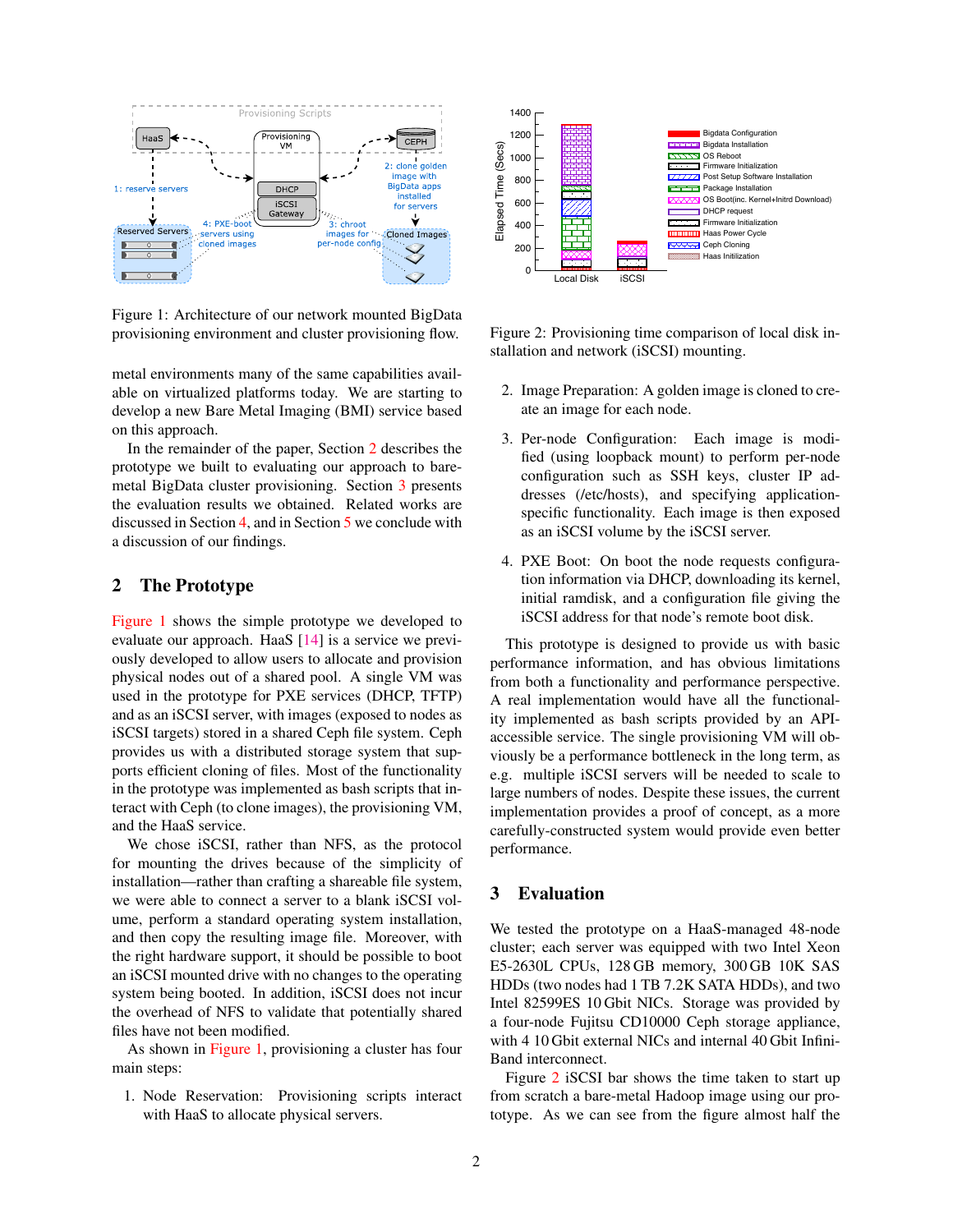

<span id="page-2-0"></span>Figure 3: Scalability analysis for network (iSCSI) mounted BigData cluster provisioning.

time is spent in firmware initialization, and the overall boot time is very rapid (260 seconds) and comparable to network boot results presented in prior work [\[13\]](#page-4-12). As a comparison point, the Local Disk bar shows the time for a full install of a Hadoop environment using standard tools (RedHat Foreman for OS installation, Apache Big-Top for Hadoop installation, . . . ), as is typically done in managed system environments. The remainder of this section compares the runtime overheads of these two installation mechanisms.

We have made no effort to make the prototype scalable. The provisioning scripts are sequential, cloning each image in turn, and then starting the nodes booting. Moreover, there is only a single provisioning VM in the prototype. Figure [3](#page-2-0) demonstrates that even this very simple design is sufficient to provision a modest number of nodes in parallel with relatively modest degradation as we increase the number of concurrently provisioned nodes from two to eight.

The main goal of the prototype was to understand what is the run time impact of a network mounted boot drive for a Big Data platform. Figures [4](#page-2-1) and [5](#page-2-2) show the per node cumulative read and write iSCSI traffic during initial provisioning and then over five consecutive runs of random data generation followed by sorting, using the Hadoop Sort example, covering a duration of 7 to 17 hours for 128 GB and 256 GB of data respectively. These experiments were performed on two nodes allocated out of the HaaS cluster with local data stored in the one terabyte drive. **Example 1998**<br> **Example 10 CONSULS IN the CHO CONSULS IN the CHO CONSULS IN the CHO CONSULS IN the CHO CONSULS IN the CHO CONSULS IN the CHO CONSULS IN the CHO CONSULS IN the CHO CONSULS IN the CHO CONSULS IN the CONSU** 

While we do not have a comparison to provisioning systems that copy (rather than install) an image to the local disk, one interesting data point is how much data would be transferred in the two cases. For the iSCSI case, Figures [4](#page-2-1) shows that only around 250MBytes of the Boot disk are read over 10 hours. In contrast, out of the 8GB boot image image, 2.9GB were actually used. In



Figure 4: Per-node cumulative iSCSI read volume (MB).

<span id="page-2-1"></span>

<span id="page-2-2"></span>Figure 5: Cumulative writes (MB) made by servers on the iSCSI gateway.

to transfer 2.9GB over the network to each node. Worse yet, it would then need to write this data to the local disk, at typical speeds of 100 MB/s or less for single-disk systems, or  $\frac{1}{10}$  of network speed.

In Figure [4,](#page-2-1) both curves flatten after repeated runs, demonstrating that (even with the 256GB case where total data handled—at minimum five runs times 128GB per machine, times a replication factor of two—is substantially larger than system memory) that the file cache is effective at caching the boot drive. After initial boot and application startup, the sustained read bandwidth incurred is around 3KBytes per second; effectively negligible.

Figure [5](#page-2-2) shows the writes to the network mounted storage; in contrast to the read case, log writes continue throughout the experiment, at an average rate of approximately 14 KB/s. On further examination these writes target paths such as </var/log>, </hadoop/log>, and  $/\text{var}/\text{run}$ .<sup>[1](#page-2-3)</sup> Most of these writes are log file updates made by Hadoop; although they could be directed to local storage, we did not do so due to their utility for debugging and negligible rate.

The above figures examined the read/write overhead for relatively large data sets for just two nodes, and took more than 17 hours to run. To examine the performance difference between the two configurations, we also timed

<span id="page-2-3"></span><sup>&</sup>lt;sup>1</sup>We should note that, in our deployments,  $/\text{tmp}$  and  $/\text{swap}$  are configured to reside on the local disk of servers.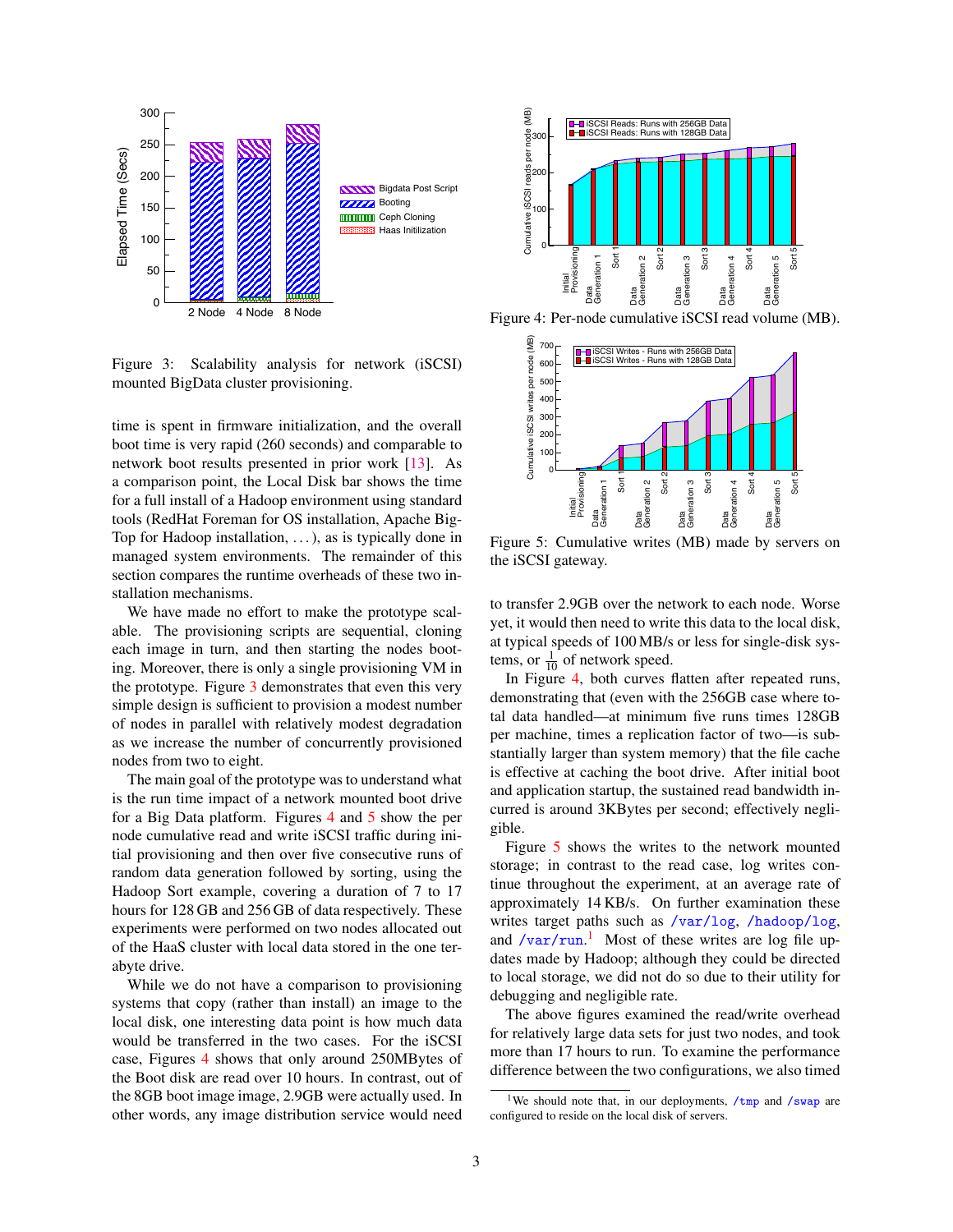

Figure 6: Performance comparison of Hadoop WordCount, Sort, and Grep applications on local disk based and iSCSI mounted systems.

a series of experiments on 8 node clusters as we varied the data set from 8GB to 128GB. In Figure [6](#page-3-2) we compare the runtime of standard Hadoop benchmarks (Sort, Grep, WordCount) running on local disk-installed and network mounted clusters. Reported numbers are average of five runs; we observed that deviations among runs on the same configuration are negligible. As seen from the figure, the difference in runtime performances are negligible, with the exception of Sort experiments for 32GB data and 128GB data; we hypothesize that this may be caused by the non-deterministic behavior of random sorting benchmarks.

## <span id="page-3-0"></span>4 Related work

Network booting of computers came into widespread use almost 30 years ago  $[15]$ , with remote access to both initial boot files (e.g. kernel) and file system enabling the creation of clusters of diskless workstations. More recently, remote storage has become popular in the highperformance computing field [\[16\]](#page-4-15). Some of the largest installations (e.g. those from Cray [\[17\]](#page-4-16)) use this technique to allow smaller and more reliable diskless compute nodes, while others (Gordon [\[18\]](#page-5-0)) add high-speed local storage (e.g. SSD) for ephemeral data.

In other fields, initial network booting (i.e. PXE) is widely used to initiate OS installation to local disk, but network boot with remote storage access is rarely used. Instead, a rich set of open source and commercial products have been developed for automated provisioning of bare-metal systems. Chandrasekar and Gibson [\[19\]](#page-5-1) provide a comparative analysis of commonly used provisioning systems, namely Emulab [\[12\]](#page-4-11), Open-Stack Ironic [\[10\]](#page-4-9), Crowbar [\[20\]](#page-5-2), Razor [\[21\]](#page-5-3), and Cobbler [\[22\]](#page-5-4) and evaluate in detail Emulab and OpenStack Ironic. All of these bare-metal provisioning frameworks copy a disk image to the nodes and use additional configuration management systems to set up the desired applications on provisioned systems. Canonical's Metal-as-a<span id="page-3-2"></span>Service (MAAS) [\[11\]](#page-4-10) provides a similar solution to host a cloud on the hardware owned by a customer.

Although there are many commercial offerings for BigData as a Service, such as Amazon Elastic MapReduce [\[1\]](#page-4-0), Google Cloud DataProc [\[23\]](#page-5-5), and others, most of these are based on virtual machine deployment. Internap [\[9\]](#page-4-8) and Rackspace [\[8\]](#page-4-7) offer Hadoop on baremetal solutions using the OpenStack Ironic [\[10\]](#page-4-9) provisioning solution, typically coupled with BigData application platforms such as Hortonworks Data Platform [\[24\]](#page-5-6), Cloudera Enterprise [\[25\]](#page-5-7), or MapR Converged Data Platform [\[26\]](#page-5-8).

In addition to open source products and commercial solutions, there exists a flurry of academic studies that investigate problems related to the focus of this study. Ekanayake and Fox. [\[27\]](#page-5-9) study the overhead incurred by Hadoop based applications run on bare metal vs virtual nodes in a Cloud infrastructure. Their studies corroborate the performance gains achieved by bare-metal deployment of BigData solutions. Omote et al. [\[13\]](#page-4-12) investigate mechanisms for fast provisioning of operating systems and reducing boot time on bare-metal systems in clouds. They argue that long startup times of bare metal servers act as a significant inhibitor in providing agility and elasticity in bare-metal clouds, and propose BMCast, an OS deployment system with a special purpose devirtualizable Virtual Machine Manager that supports OStransparent quick startup of bare-metal instances. This approach, which we think is very novel and useful for many use cases, takes longer to provision then network mounting, and lacks the potential benefits of image management a network mounted approach can offer.

### <span id="page-3-1"></span>5 Conclusion

Bare-metal on-demand BigData platforms are becoming increasingly important with a number of commercial and research offerings. Enormous effort has gone on in these systems to reduce the delay to install software into the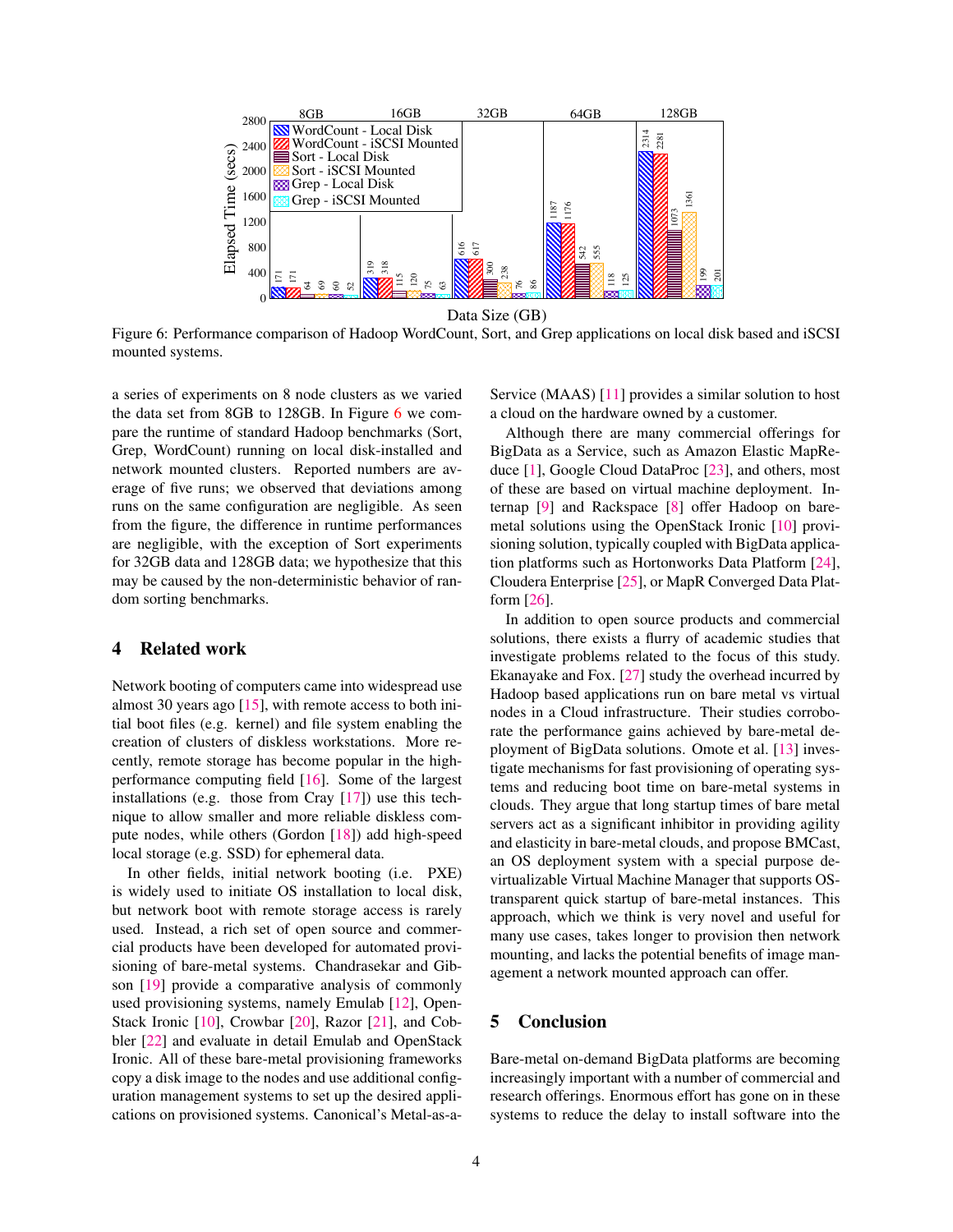local disks. While previous work acknowledged that network booting is faster than a local installation, they rejected this approach because of the assumption that it would incur an ongoing unacceptable overhead. We hypothesized that if we separate boot and data disks, using local storage for data, this overhead would be substantially reduced. We demonstrate with a simple prototype that this very simple strategy preserves all the advantages of network booting while incurring negligible runtime overhead.

#### Acknowledgments

We would like to thank Dan Shatzberg for his early suggestions in supporting a network mounted imaging service, and the MOC team in general for support and understanding while performing the experiments. We also thank Cisco and Fujitsu for their generous donations of server hardware and Ceph storage, respectively.

This research was supported in part by the MassTech Collaborative Research Matching Grant Program, NSF awards 1347525 and 1414119 and several commercial partners of the Massachusetts Open Cloud who may be found at http://www.[massopencloud](http://www.massopencloud.org).org.

### References

- <span id="page-4-0"></span>[1] Amazon, "Amazon elastic mapreduce (amazon emr)," https://aws.amazon.[com/elasticmapreduce/,](https://aws.amazon.com/elasticmapreduce/) 2015.
- <span id="page-4-1"></span>[2] IBM, "Ibm biginsights for apache hadoop," www.ibm.[com/software/products/en/ibm](www.ibm.com/software/products/en/ibm-biginsights-for-apache-hadoop)[biginsights-for-apache-hadoop,](www.ibm.com/software/products/en/ibm-biginsights-for-apache-hadoop) 2015.
- <span id="page-4-2"></span>[3] J. Kelly, "Hadoop-nosql software and services market forecast, 2014-2017," http://wikibon.[com/hadoop-nosql-software](http://wikibon.com/hadoop-nosql-software-and-services-market-forecast-2013-2017)[and-services-market-forecast-2013-2017,](http://wikibon.com/hadoop-nosql-software-and-services-market-forecast-2013-2017) 2014.
- <span id="page-4-3"></span>[4] ZDNet, "Facebook: Virtualisation does not scale," http://www.zdnet.[com/article/facebook](http://www.zdnet.com/article/facebook-virtualisation-does-not-scale/)[virtualisation-does-not-scale/,](http://www.zdnet.com/article/facebook-virtualisation-does-not-scale/) 2011.
- <span id="page-4-4"></span>[5] A. Iosup, S. Ostermann, N. Yigitbasi, R. Prodan, T. Fahringer, and D. Epema, "Performance analysis of cloud computing services for many-tasks scientific computing," *IEEE Trans. Parallel Distrib. Syst.*, vol. 22, no. 6, pp. 931–945, Jun. 2011.
- <span id="page-4-5"></span>[6] T. Ristenpart, E. Tromer, H. Shacham, and S. Savage, "Hey, you, get off of my cloud: Exploring information leakage in third-party compute clouds," in *Proceedings of the 16th ACM Conference on Computer and Communications Security*, ser. CCS

'09. New York, NY, USA: ACM, 2009, pp. 199– 212.

- <span id="page-4-6"></span>[7] Softlayer, "Big data solutions," [http:](http://www.softlayer.com/big-data) //www.softlayer.[com/big-data,](http://www.softlayer.com/big-data) 2015.
- <span id="page-4-7"></span>[8] Rackspace, "Rackspace cloud big data onmetal," http://go.rackspace.[com/baremetalbigdata/,](http://go.rackspace.com/baremetalbigdata/) 2015.
- <span id="page-4-8"></span>[9] Internap, "Bare-metal agileserver," [http:](http://www.internap.com/bare-metal/) //www.internap.[com/bare-metal/,](http://www.internap.com/bare-metal/) 2015.
- <span id="page-4-9"></span>[10] Openstack, "Ironic," [http://docs](http://docs.openstack.org/developer/ironic/deploy/user-guide.html).openstack.org/ [developer/ironic/deploy/user-guide](http://docs.openstack.org/developer/ironic/deploy/user-guide.html).html, 2015.
- <span id="page-4-10"></span>[11] Canonical, "Metal as a service (maas)," [http://](http://maas.ubuntu.com/docs/) maas.ubuntu.[com/docs/,](http://maas.ubuntu.com/docs/) 2015.
- <span id="page-4-11"></span>[12] D. Anderson, M. Hibler, L. Stoller, T. Stack, and J. Lepreau, "Automatic Online Validation of Network Configuration in the Emulab Network Testbed," in *IEEE International Conference on Autonomic Computing, 2006. ICAC '06*, Jun. 2006, pp. 134–142.
- <span id="page-4-12"></span>[13] Y. Omote, T. Shinagawa, and K. Kato, "Improving Agility and Elasticity in Bare-metal Clouds," in *Proceedings of the Twentieth International Conference on Architectural Support for Programming Languages and Operating Systems*, ser. ASPLOS '15. New York, NY, USA: ACM, 2015, pp. 145– 159.
- <span id="page-4-13"></span>[14] J. Hennessey, C. Hill, I. Denhardt, V. Venugopal, G. Silvis, O. Krieger, and P. Desnoyers, "Hardware as a service - enabling dynamic, user-level bare metal provisioning of pools of data center resources." in *2014 IEEE High Performance Extreme Computing Conference*, Waltham, MA, USA, Sep. 2014. [Online]. Available: [https:](https://open.bu.edu/handle/2144/11221) //open.bu.[edu/handle/2144/11221](https://open.bu.edu/handle/2144/11221)
- <span id="page-4-14"></span>[15] R. Gusella, "The Analysis of Diskless Workstation Traffic on an Ethernet," Tech. Rep., Nov. 1987.
- <span id="page-4-15"></span>[16] C. Engelmann, H. Ong, and S. Scott, "Evaluating the Shared Root File System Approach for Diskless High-Performance Computing Systems," in *Proceedings of the 10th LCI International Conference on High-Performance Clustered Computing (LCI-09)*, 2009.
- <span id="page-4-16"></span>[17] R. Alverson, D. Roweth, and L. Kaplan, "The Gemini System Interconnect," in *2010 IEEE 18th Annual Symposium on High Performance Interconnects (HOTI)*, Aug. 2010, pp. 83–87.